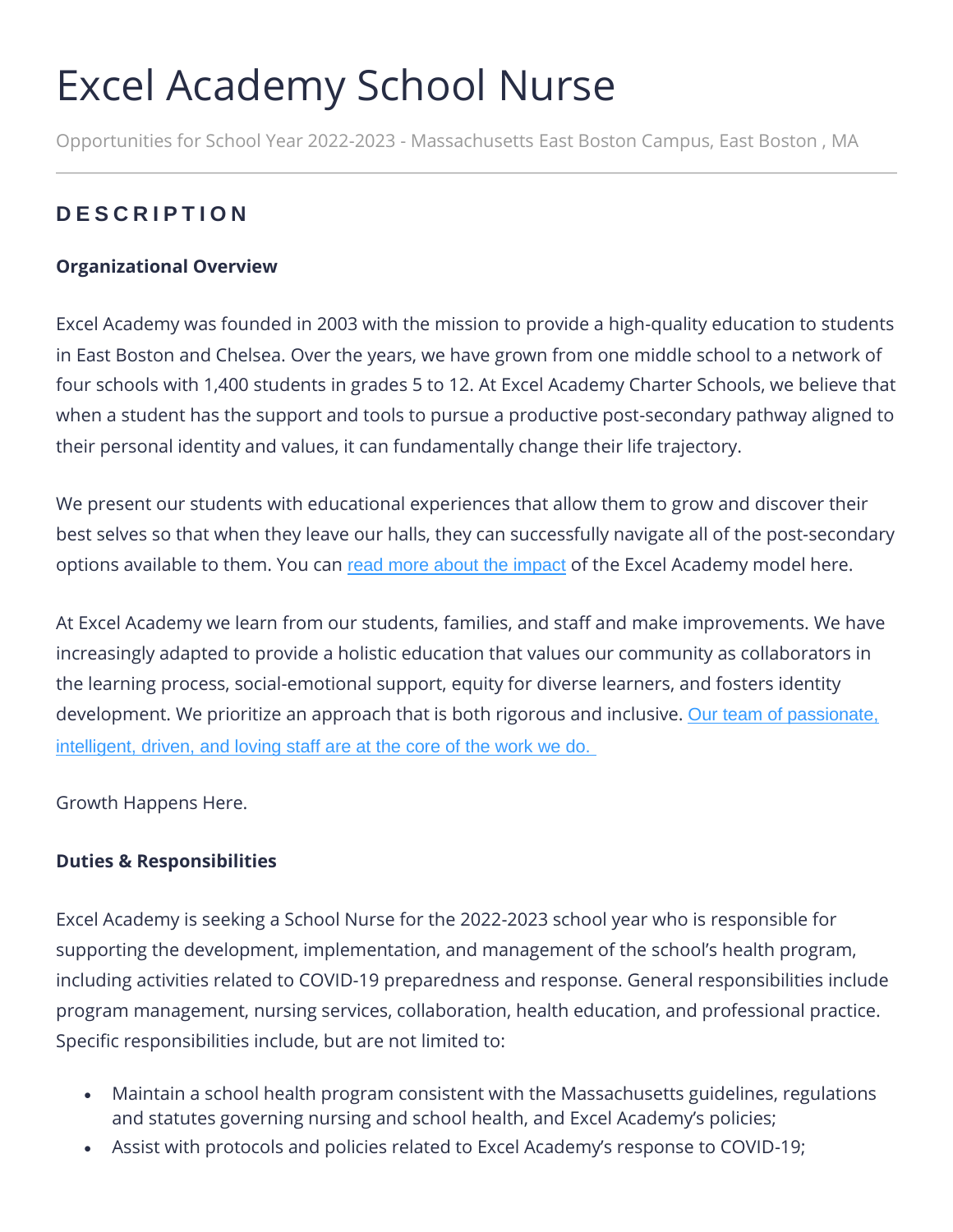- Provide direct care utilizing professional assessment skills, the nursing process, and established school health protocols;
- Support COVID-19 efforts on-campus, including implementation of safety protocols and tracking of staff and students with symptoms of COVID-19;
- Collaborate with other professionals, team members and community providers in assessing, planning, implementing, and evaluating programs and other school health activities;
- Using the nursing process, collaborate with the parent/guardian and student, where appropriate, to develop and implement an individualized health care plan for the student;
- Assist students and families to achieve optimal levels of wellness through health education and promotion;
- Apply appropriate nursing theory as the basis for decision-making in the school setting while expanding knowledge and skills in response to the student health needs and participating in research; and
- Serve as a productive member of the Excel community.

Dependent on campus, position *may* also include:

• Assist with mechanical lifts/transfers (i.e. Hoyer lifts, wheelchairs, etc.) for toileting support of students as needed;

### **Qualifications**

- Must hold a BSN or RN with a Bachelor's degree in a related discipline;
- Minimum of 1 year experience in public health nursing, community health nursing, school health nursing, or pediatric nursing; school nursing experience preferred;
- Familiarity with insulin administration and/or Hoyer lift preferred, or a willingness to learn;
- Willingness to work in-person (with all Massachusetts health and safety protocols and appropriate PPE) with students, as needed;
- An ability to speak Spanish preferred, but not necessary;
- A commitment to working with underserved, urban youth;
- An unwavering commitment to and belief in the mission of Excel Academy Charter Schools, including Excel's values and educational model;
- The ability to focus and thrive in a fast paced, entrepreneurial environment;
- The ability to work effectively in a team environment and the willingness and desire to support others in doing their best work; and
- An entrepreneurial spirit that reflects an openness to change, a willingness to problem-solve, and an interest in developing new ideas and programs.

Excel Academy Charter Schools is committed to its work as an anti-racist organization. One critical element of that commitment is building and empowering a diverse staff that reflects the community [that we serve.](https://www.youtube.com/watch?v=2qp7p5Pq7aU&feature=youtu.be) We strongly encourage applications from candidates whose experiences share